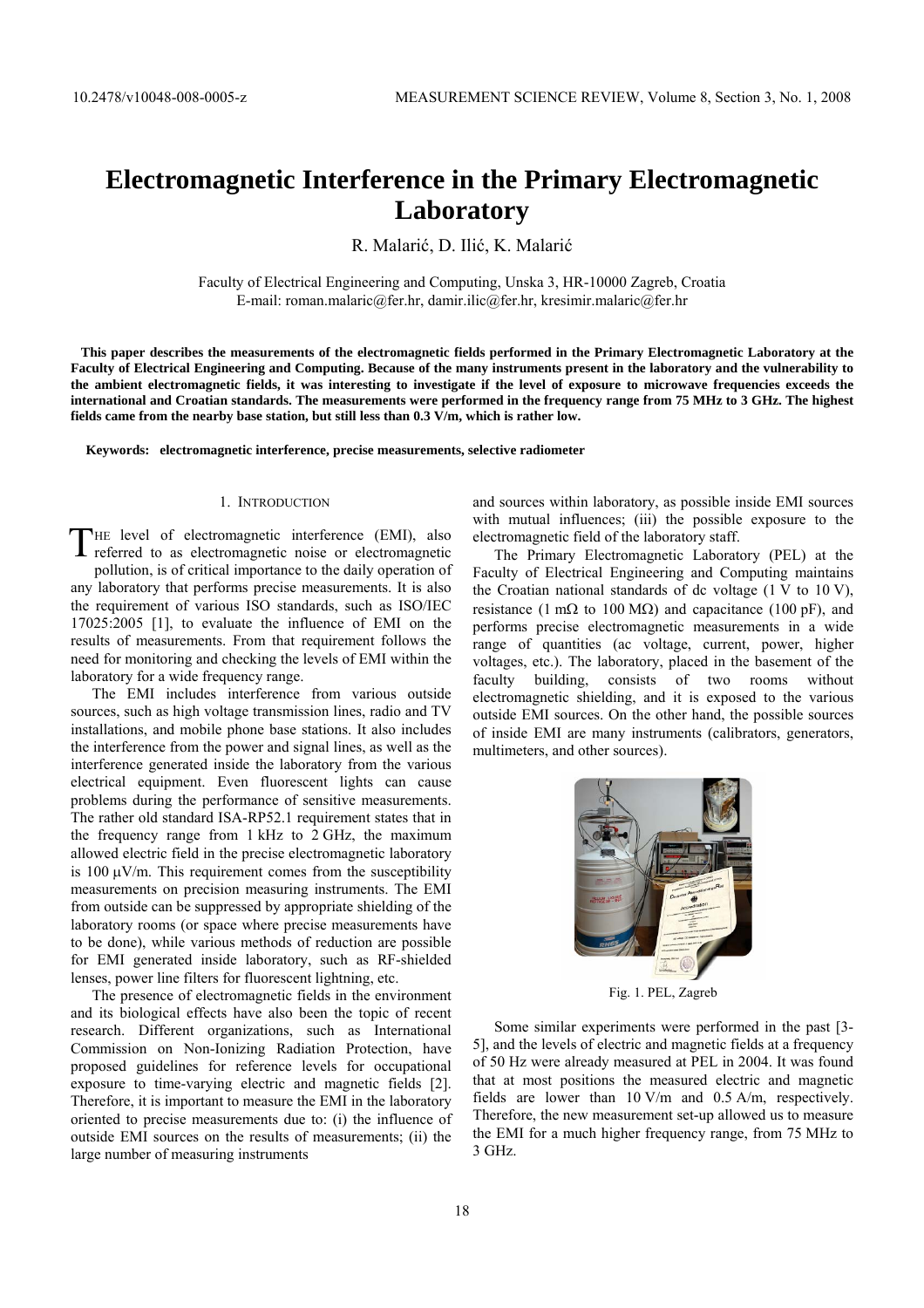#### 2. EXPOSURE LEVELS

One of the main objectives of the bio-electromagnetics research is to establish guidelines for limiting electromagnetic field exposure that provides protection against up to now known adverse health effects. International guidelines are related to limiting the exposure to electromagnetic radiation in two categories:

**a) Basic restrictions** – Restrictions on exposure to the time varying electromagnetic fields based directly on established health effects. Depending on the field frequency, the physical quantities used to quantify these restrictions are *specific absorption rate SAR* (in W/kg), *induced current density J* (in  $A/m<sup>2</sup>$ , and *induced power density* **S** (in W/m<sup>2</sup>).

**b) Reference levels** – The reference levels are provided for practical exposure assessment purposes to estimate if the basic restrictions are exceeded*.* The derived quantities are *electric field intensity E (in V/m), <i>magnetic field intensity H (in A/m)* and *power density*  $S$  (in W/m<sup>2</sup>).

The fundamental quest in protection of humans exposed to electromagnetic radiation is to satisfy the given basic restrictions. When it is not possible to calculate (or directly measure) these quantities, then the comparison with reference levels can be used for the compliance and safety tests. Basically, if the reference levels are exceeded it does not necessarily mean that the basic restrictions are exceeded as well. However, when the reference levels are exceeded, it is necessary to test compliance with the relevant basic restrictions and to figure out if additional protective measures are necessary.

### *A. Reference levels for workers exposure*

There are differences in exposure levels for workers and general public, because workers are supposed to know that they are exposed to electromagnetic fields and can undergo certain protective measures, while the general public is usually unaware of the hazards. The reference levels for human exposure to electromagnetic fields are given in Table 1 in the first row of each cell according to [6], whereas in the second row of each cell the values according to the Croatian standard [7] are pointed out; these levels are somewhat lower than those prescribed by international bodies.

Table 1. Reference levels for continuous workers exposure according to [6] and [7]

| Frequency      | RMS value of          | RMS value of           | Mean power             |
|----------------|-----------------------|------------------------|------------------------|
| $f$ (in MHz)   | electric field        | magnetic field         | density                |
|                | strength              | strength               |                        |
|                | $E$ (in $V/m$ )       | $H$ (in A/m)           | (in W/m <sup>2</sup> ) |
| 10 to 400      | 61.4                  | 0.16                   | 10                     |
|                | 28                    | 0,073                  |                        |
| 400 to 2000    | $3 \cdot f^{1/2}$     | $0.008 \cdot f^{1/2}$  | f/40                   |
|                | $1.375 \cdot f^{1/2}$ | $0.0037 \cdot f^{1/2}$ | f/200                  |
| 2000 to 150000 | 137                   | 0.364                  | 50                     |
|                | 61                    | 0.16                   | 10                     |

Reference levels for the pulsed radiation (Table 2) are higher for the same frequency range than those for the continuous exposure. They can, however, produce other effects, such as auditory perception of microwave pulses in addition to those associated with continuous microwave radiation.

Table 2. Reference levels for pulsed radiation [6]

| Frequency   | Peak value of        | Peak value of                      | Peak power      |
|-------------|----------------------|------------------------------------|-----------------|
| f(in MHz)   | electric field       | magnetic field                     | density         |
|             | strength             | strength                           | S (in $W/m^2$ ) |
|             | $E$ (in $V/m$ )      | $H$ (in A/m)                       |                 |
| 10 to 400   | 1775                 | 4.6                                | 8160            |
| 400 to 2000 | 88.8 $\cdot f^{1/2}$ | $0.23 \cdot f^{1/2}$               | $20.4 \cdot f$  |
| $2000$ to   | $10.3 \cdot f^{1/2}$ | $2.66 \cdot 10^{-2} \cdot f^{1/2}$ | $0.274 \cdot f$ |
| 150000      |                      |                                    |                 |

## *B. Reference levels for general public exposure*

In Table 3, the reference levels for the general public continuous exposure are pointed out: in the first row of each cell according to [6], and in the second row according to the Croatian standard [7].

Table 3. Reference levels for general public continuous exposure according to [6] and [7]

| Frequency      | RMS value of         | RMS value of            | Mean power             |
|----------------|----------------------|-------------------------|------------------------|
| $f$ (in MHz)   | electric field       | magnetic field          | density                |
|                | strength             | strength                | В.                     |
|                | $E$ (in $V/m$ )      | $H$ (in A/m)            | (in W/m <sup>2</sup> ) |
| 10 to 400      | 27.5                 | 0.07                    |                        |
|                | 11.2                 | 0.0292                  | 0.326                  |
| 400 to 2000    | $1.37 \cdot f^{1/2}$ | $0.00364 \cdot f^{1/2}$ | f/200                  |
|                | $0.55 \cdot f^{1/2}$ | $0.00148 \cdot f^{1/2}$ | f/1250                 |
| 2000 to 150000 | 61.4                 | 0.163                   | 10                     |
|                | 24.4                 | 0.064                   | 1.6                    |

Reference levels for the general public exposure to the pulsed radiation are pointed out in Table 4.

Table 4. Reference levels for pulsed radiation [6]

| Frequency      | Peak value of        | Peak value of  | Peak power      |
|----------------|----------------------|----------------|-----------------|
| f(in MHz)      | electric field       | magnetic field | density         |
|                | strength             | strength       | S (in $W/m^2$ ) |
|                | $E$ (in $V/m$ )      | $H$ (in A/m)   |                 |
| 10 to 400      | 794                  |                | 1588            |
| 400 to 2000    | $39.7 \cdot f^{1/2}$ | $0.1 \cdot$    | $3.97 \tcdot f$ |
| 2000 to 150000 | 1775                 | 4.17           | 7934            |

If simultaneous irradiation from more sources of different frequencies is present, the following formulas apply: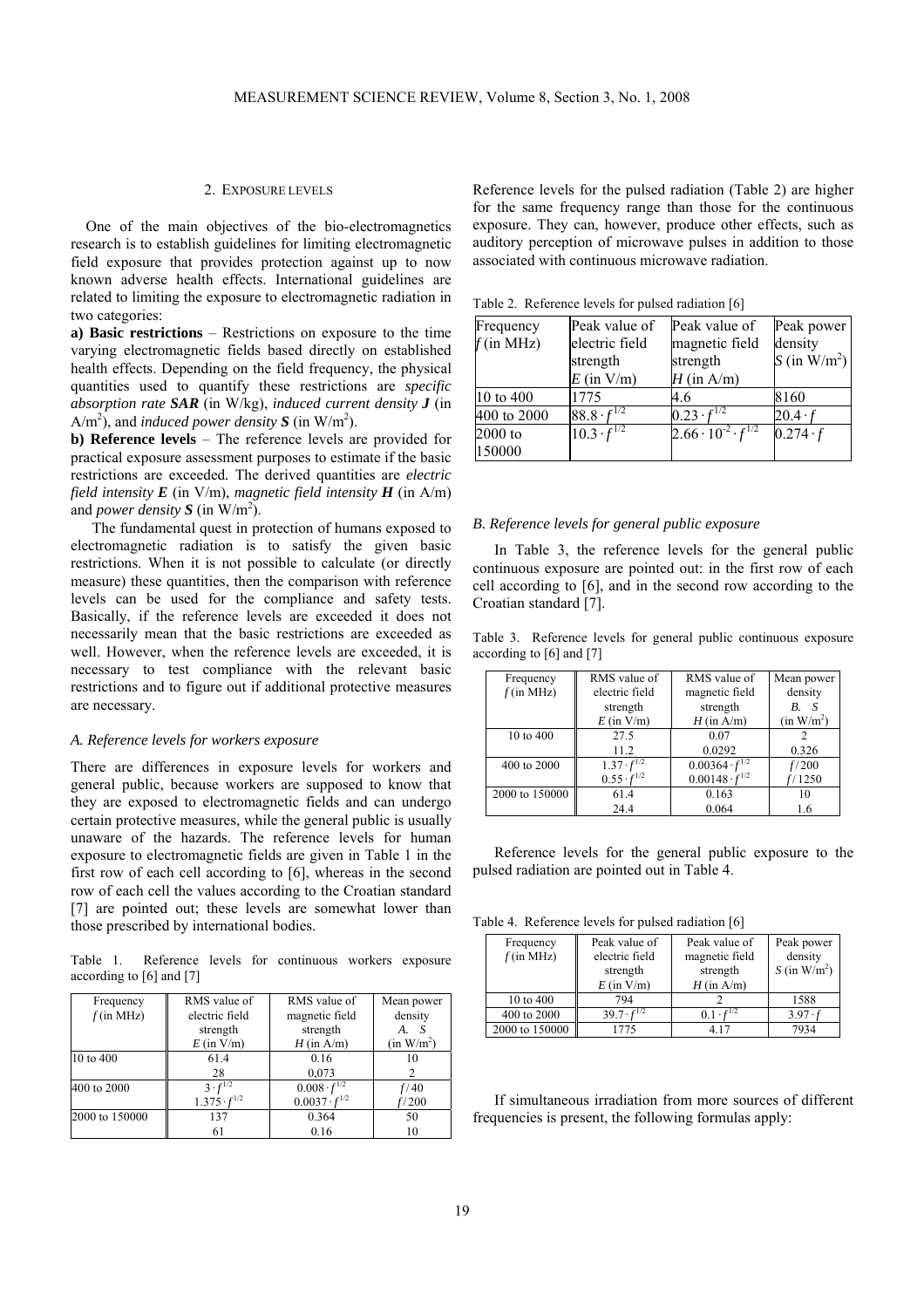$$
\sum_{i} \left( \frac{E_i}{L_{E,i}} \right)^2 \le 1, \tag{1}
$$

$$
\sum_{j} \left( \frac{H_j}{L_{H,j}} \right)^2 \le 1.
$$
 (2)

This is valid for the frequency range 700 kHz  $\le f \le 300$  GHz, where  $E_i$  is the electric field component in  $V/m$  from the *i*-th source,  $H_i$  is the magnetic field component in A/m from the *j*-th source, and  $L_{E,i}$  and  $L_{H,j}$ are corresponding electric and magnetic field reference levels. All the values given in the above tables are valid for the exposure time  $t \ge 6$  min. It is the time period (from medical research) in which the body can assure thermoregulation processes. If the exposure time is less than six minutes, then field strengths have to be averaged, i.e. the following must be achieved:

$$
\sum_{i} \left( E_i^2 \cdot t_i \right) \le \left( 6 \cdot L_{E,i}^2 \right) \quad \text{in} \quad (\text{V/m})^2 \cdot \text{min} \tag{3}
$$

$$
\sum_{i} \left( H_i^2 \cdot t_i \right) \le \left( 6 \cdot L_{H,i}^2 \right) \quad \text{in} \quad (\text{A/m})^2 \cdot \text{min} \tag{4}
$$

where  $E_i$  is the electric rms-field strength during the  $i$ -th exposure in  $V/m$ ,  $H_i$  is the magnetic rms-field strength during the *i*-th exposure in A/m, and  $L_{E,i}$  and  $L_{H,i}$  are the reference levels of electric and magnetic fields for exposure times  $t \geq 6$ min.

## 3. MEASUREMENT SETUP

Equipment for field strength measurements usually consists of the probe, connecting leads and the instrumentation (spectrum analyzer). Dipoles are used for measuring the electric fields and loops for the magnetic measurements. The measurements should not be significantly affected by environmental conditions (humidity, temperature), field interference caused by the proximity of the person carrying the equipment and the conducted electromagnetic interference. It is desirable that the instrument (spectrum analyzer) does not need the external power supply.

The measurements reported in this work were performed by using a NARDA SRM 3000 selective radiometer (Fig. 2). The instrument automatically measures all emitters in a userselected frequency band. It can label their percentage of standard, add up and display the total radiation from all emitters. The SRM-3000 probe is precision-calibrated to provide extremely linear performance from 80 MHz to 3 GHz. It consists of three orthogonally mounted isotropic monopole antennas. The antennas are automatically switched at high speed, and the received signals are sent at their original frequency to the instrument through a special ferrite-shielded cable. Then the spectrum analyzer section of SRM-3000 processes the signals.



Fig. 2. NARDA SRM 3000 selective radiometer

#### 4. RESULTS

The measurements were done on many different positions within the laboratory rooms. Fig. 3 shows typical results obtained for the E-field distribution within the whole frequency range 75 MHz to 3 GHz. This means that two spikes are typical, the first one around 900 MHz, and the second one around 1.8 GHz, as well as the increase of noise that influences measurements at the beginning and the end of the frequency range. Due to the presence of the nearby GSM base station, it is obvious that its influence was measured. However, since the peak-measured value was lower than 0.3 V/m, this influence is rather small.



Fig. 3. E-field distribution in the laboratory room at position P1 (the whole frequency range)

Fig. 4 shows the measured values for E-field distribution for the frequency range 750 MHz to 2.2 GHz at another position within the laboratory; it is evident that the peak-measured value is lower than 0.16 V/m, which is even smaller than in the previous example.